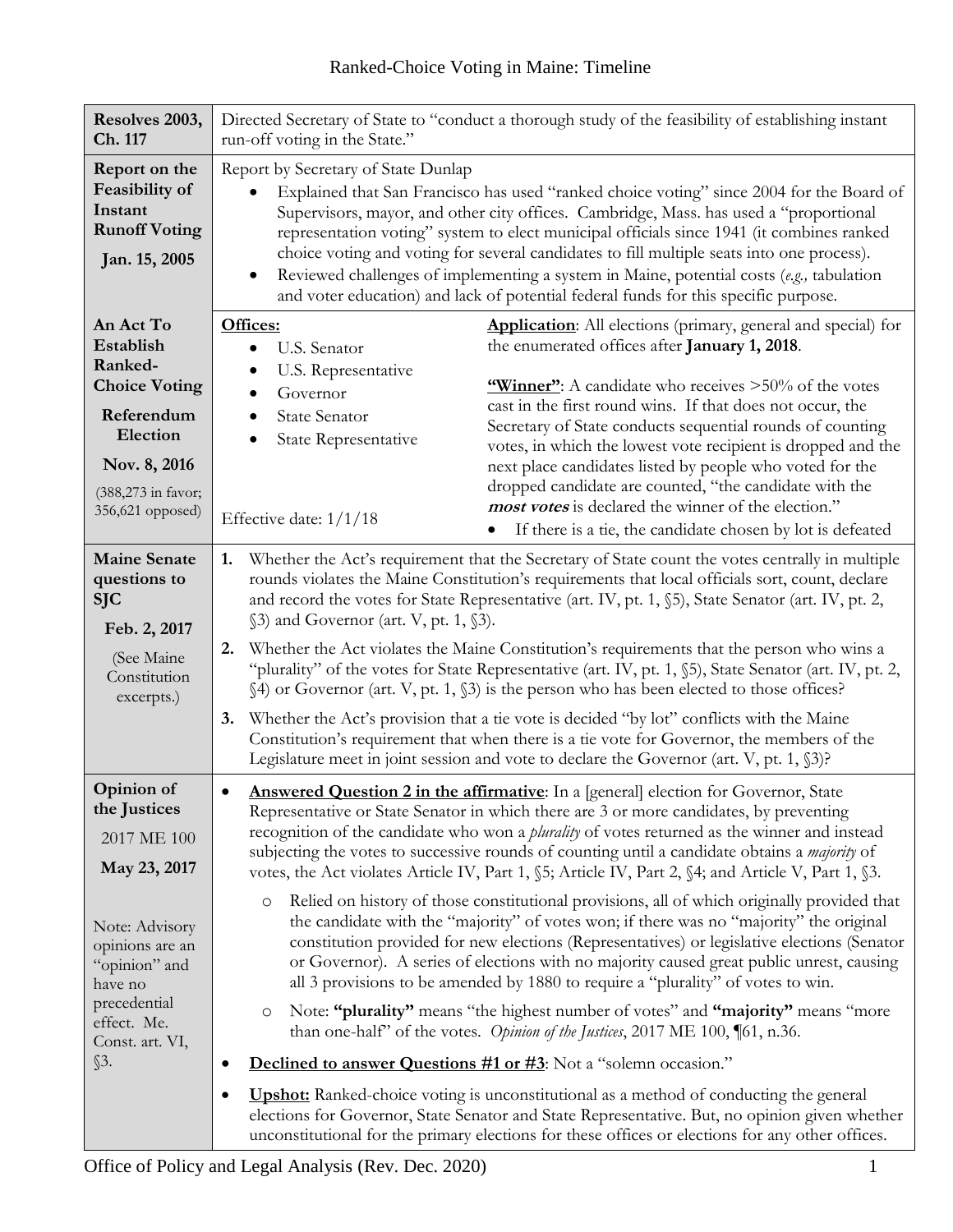| An Act To<br><b>Bring Maine's</b>                                                                  | compliance with the Constitution of Maine."                                                                                                                                                                                                              | Express purpose of the original bill was to "amend[] the ranked-choice voting law to bring it into                                                                                                                                                                                                                                                                                                                                                                                          |  |
|----------------------------------------------------------------------------------------------------|----------------------------------------------------------------------------------------------------------------------------------------------------------------------------------------------------------------------------------------------------------|---------------------------------------------------------------------------------------------------------------------------------------------------------------------------------------------------------------------------------------------------------------------------------------------------------------------------------------------------------------------------------------------------------------------------------------------------------------------------------------------|--|
| Ranked-                                                                                            | As enacted, however, the law provided that ranked-choice voting would only occur as follows:                                                                                                                                                             |                                                                                                                                                                                                                                                                                                                                                                                                                                                                                             |  |
| choice Voting<br>Law into<br>Constitutional<br>Compliance<br>P.L. 2017,<br>ch. 316<br>Nov. 4, 2017 | Offices:<br>U.S. Senator                                                                                                                                                                                                                                 | <b>Application:</b> All elections (primary, general and special) for<br>the enumerated offices after December 1, 2021.                                                                                                                                                                                                                                                                                                                                                                      |  |
|                                                                                                    | U.S. Representative<br>Governor<br>$\bullet$<br><b>State Senator</b><br>$\bullet$<br>State Representative<br>$\bullet$                                                                                                                                   | <b>Automatic Repeal:</b> But, unless the Maine Constitution is<br>amended to authorize the Maine Legislature to determine<br>the method by which the Governor, State Senators and<br>State representatives are elected, the ranked-choice voting<br>laws are repealed in their entirety on December 1, 2021.                                                                                                                                                                                |  |
|                                                                                                    | Effective date: 2/5/18                                                                                                                                                                                                                                   |                                                                                                                                                                                                                                                                                                                                                                                                                                                                                             |  |
| People's Veto<br>Petition<br><b>Petition filed:</b>                                                | The People's Veto provision of the Maine Constitution (art. IV, pt. 3, §17) allowed the petition to<br>seek to prevent all or specified portions of P.L. 2017, chapter 316 from taking effect. It could not<br>otherwise change any language in the law. |                                                                                                                                                                                                                                                                                                                                                                                                                                                                                             |  |
| Feb. 2, 2018                                                                                       |                                                                                                                                                                                                                                                          | As drafted the people's veto petition would make ranked-choice voting occur as follows:                                                                                                                                                                                                                                                                                                                                                                                                     |  |
| Vote to be<br>held: June 12,                                                                       | <b>Offices / Elections:</b><br>U.S. Senator - all elections                                                                                                                                                                                              | <b>Application:</b> return statute to original Act's<br>implementation date of January 1, 2018.                                                                                                                                                                                                                                                                                                                                                                                             |  |
| 2018<br>(See results)<br>later in<br>timeline.)                                                    | U.S. Representative - all elections<br>Governor – primary only<br>State Senator - primary only<br>State Representative - primary only                                                                                                                    | <b>Automatic Repeal:</b> removed – thus, the<br>ranked-choice voting laws would not<br>automatically be repealed on December 1, 2021,<br>even if no constitutional amendment is ratified.                                                                                                                                                                                                                                                                                                   |  |
|                                                                                                    | petition, these primaries would be conducted by ranked-choice voting.                                                                                                                                                                                    | Effect of petition: Submission of the people's veto petition with the required number of<br>signatures automatically suspended the challenged portions of P.L. 2017, chapter 316, including<br>the delayed effective date of ranked-choice voting, until a statewide election could be held on<br>June 12, 2018—the same date scheduled as the primary elections for U.S. Senator, U.S.<br>Representative, Governor, State Senator and State Representative. Thus, due to the people's veto |  |
| Committee for<br>Ranked-<br><b>Choice Voting</b>                                                   | Committee on Ranked-Choice Voting sought a declaratory judgment that the Secretary of State<br>had to implement ranked-choice voting in the primary elections due to the people's veto petition.                                                         |                                                                                                                                                                                                                                                                                                                                                                                                                                                                                             |  |
| v. Secretary of<br><b>State</b>                                                                    |                                                                                                                                                                                                                                                          | Problem: 21-A MRSA §723(1) (after people's veto petition) provided: "In a primary election, the<br>person who receives a <i>plurality</i> of the votes cast for that office, is nominated for that office."                                                                                                                                                                                                                                                                                 |  |
| Superior Court<br>April 3, 2018                                                                    | Outcome: Superior Court decides that ranked-choice voting should proceed despite Legislature's<br>failure to amend §723(1). Both parties indicated they would not appeal this decision.                                                                  |                                                                                                                                                                                                                                                                                                                                                                                                                                                                                             |  |
| <b>Maine Senate</b><br>v. Secretary of<br><b>State</b>                                             |                                                                                                                                                                                                                                                          | On the day of the Superior Court decision in Committee for Ranked-Choice Voting v. Secretary of State<br>(above), the Maine Senate initiated suit against the Secretary of State to halt the implementation of<br>ranked-choice voting in the primary election to be held June 6, 2018 (date of people's veto vote).                                                                                                                                                                        |  |
| Law Court<br>2018 ME 52                                                                            | of Appellate Procedure, including the following 3 substantive questions :                                                                                                                                                                                | <b>Procedure:</b> Superior Court submits 7 questions to Law Court under Rule $24(a)$ of the Maine Rules                                                                                                                                                                                                                                                                                                                                                                                     |  |
| April 17, 2018                                                                                     | expressly referencing ranked-choice voting?                                                                                                                                                                                                              | 1. If Secretary of State uses state funds for ranked-choice voting, does that violate the<br>Legislature's appropriations authority or separation of powers, given that the general<br>appropriation to the Secretary of State in the biennial budget does not contain language                                                                                                                                                                                                             |  |
|                                                                                                    |                                                                                                                                                                                                                                                          | 2. Does Secretary of State have sufficient statutory authority to arrange for retrieval and<br>transportation of ballots from municipalities to a central location for tabulation?                                                                                                                                                                                                                                                                                                          |  |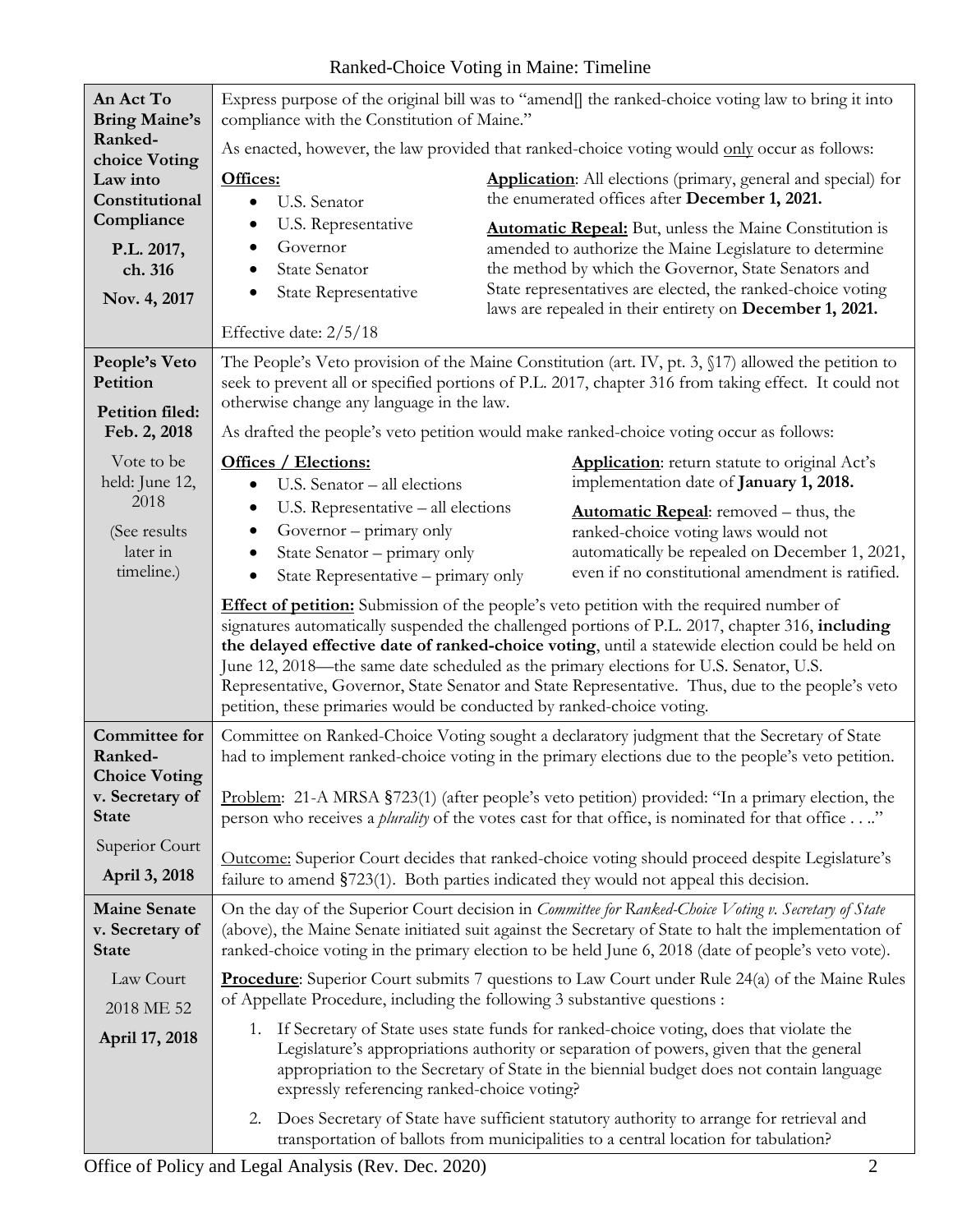|                                                                                              | 3. Does the current statutory framework—including the "plurality" language in §723(1)—<br>prohibit determining the winners of the June 12, 2018 primaries by ranked-choice voting?<br><b>Declined to answer questions 1 &amp; 2:</b> "The separation of powers doctrine precludes us from<br>$\bullet$<br>entertaining this request by the Senate for the Court to assume any role in supervising the<br>legislatively delegated tasks of the Secretary of State."<br>Answered question 3 in the negative: Despite conflict between pre-existing §723(1), which<br>$\bullet$<br>provides the "person who receives a <i>plurality</i> of the votes" wins a primary election, the<br>provisions of the Ranked-Choice Voting Act apply to the affected primary elections.<br>Statutory construction rule: a new statute, being the most recent expression of legislative<br>$\circ$<br>will, is deemed to implicitly repeal an earlier statute that is either inconsistent with or<br>repugnant to the new statute. Legislative intent (here the people's intent) was viewed as<br>critical: "The consistent and explicit purpose of the citizens' initiative and the people's<br>veto has been to transition Maine elections to a system of ranked-choice voting."                                                                                                                                                                                                                                                                    |
|----------------------------------------------------------------------------------------------|-------------------------------------------------------------------------------------------------------------------------------------------------------------------------------------------------------------------------------------------------------------------------------------------------------------------------------------------------------------------------------------------------------------------------------------------------------------------------------------------------------------------------------------------------------------------------------------------------------------------------------------------------------------------------------------------------------------------------------------------------------------------------------------------------------------------------------------------------------------------------------------------------------------------------------------------------------------------------------------------------------------------------------------------------------------------------------------------------------------------------------------------------------------------------------------------------------------------------------------------------------------------------------------------------------------------------------------------------------------------------------------------------------------------------------------------------------------------------------------------------------------------------------------|
|                                                                                              | <b>Ranked-choice voting unconstitutional for some races:</b> In its opinion, the Law Court also<br>expressly adopted the reasoning of Opinion of the Justices, 2017 ME 100, that ranked-choice<br>voting conflicts with the Maine Constitution's requirements to determine the winner of the<br>general election for State Representative, State Senator and Governor by a "plurality" of votes.                                                                                                                                                                                                                                                                                                                                                                                                                                                                                                                                                                                                                                                                                                                                                                                                                                                                                                                                                                                                                                                                                                                                    |
| Maine<br>Republican<br>Party v.<br>Dunlap<br>U.S. District<br>Court (D. Me.)<br>May 29, 2018 | On May 4, 2018 the Republican Party adopted a rule requiring its nominees for elected office to be<br>"chosen by a plurality of votes cast." That same day, it initiated a federal suit seeking a preliminary<br>injunction prohibiting implementation of ranked-choice voting for Republican primaries.<br>Request for preliminary injunction denied. Ranked-choice voting likely did not violate the<br>$\bullet$<br>Republican Party's First and Fourteenth Amendment rights to freedom of association:<br>Freedom of association guarantees in 1 <sup>st</sup> and 14 <sup>th</sup> Amends. of U.S. Constitution provide<br>$\circ$<br>special protection for political parties in process of selecting their nominees for office.<br>But, states regulate "time, place and manner of holding primary and general elections, as<br>$\circ$<br>well as the registration and qualification of voters and candidates" especially if the<br>regulations do not unduly restrict or expand pool of voters allowed to participate in the<br>party's primary or interfere with wholly internal party governance. U.S. Const. art. I, §4.<br>State's legitimate interests in (1) conducting uniform primary elections (rather than each<br>O<br>party choosing its own voting method) and (2) ensuring candidates for public office<br>demonstrate substantial support before appearing on the general election ballot<br>outweigh any limited burden on the party's associational interests imposed by the<br>Ranked-Choice Voting Act. |
| Primary<br><b>Election Day</b><br>June 18, 2018                                              | First primary elections conducted by ranked-choice voting:<br>Democratic primary for Governor<br>Democratic primary for U.S. Representative in District 2<br>Other eligible races did not proceed beyond round 1. For example, in the 4-way<br>$\bullet$<br>Republican primary for Governor, Shawn Moody won >50% of the first-round vote.<br><b>People's Veto prevails:</b> Yes $(149,900)$ to No $(128,291)$                                                                                                                                                                                                                                                                                                                                                                                                                                                                                                                                                                                                                                                                                                                                                                                                                                                                                                                                                                                                                                                                                                                      |
| General<br><b>Election Day</b><br>Nov. 6, 2018                                               | First general elections conducted by ranked-choice voting:<br>U.S. Representative-District 2: no candidate receives a majority of votes cast, RCV begins<br>$\bullet$<br>Round 1 votes: Poliquin (134,184 / 46.33%)<br>Golden (132,013 / 45.58%)<br>$(16,552 / 5.71\%)$<br>Bond<br>Hoar (6,875<br>$(2.37\%)$<br>Other eligible races (U.S. Rep.-D1, U.S. Senator) do not proceed beyond round 1.                                                                                                                                                                                                                                                                                                                                                                                                                                                                                                                                                                                                                                                                                                                                                                                                                                                                                                                                                                                                                                                                                                                                    |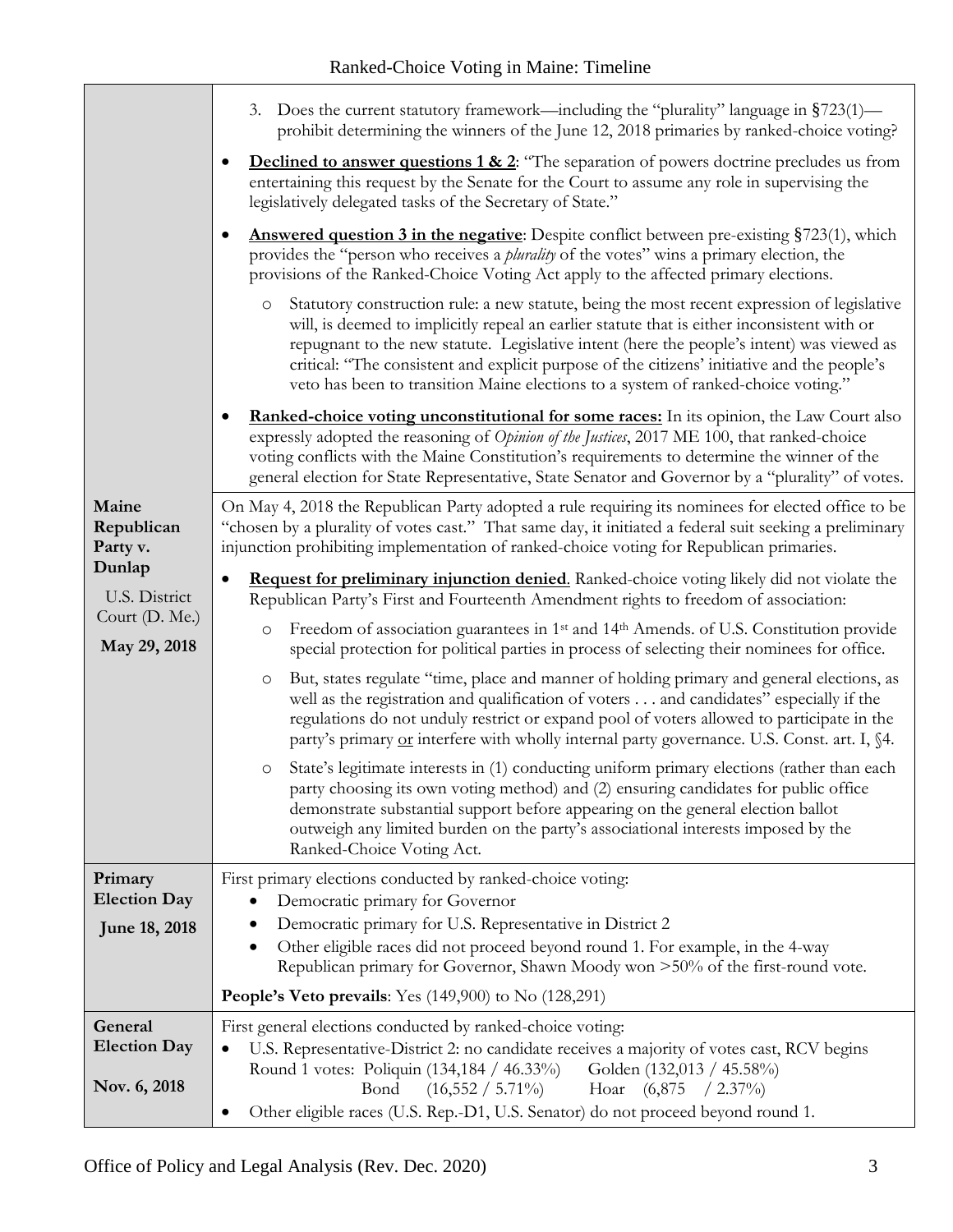| Baber et al. v.<br>Dunlap                                                                          | On Nov. 13, Candidate Poliquin and several voters who voted only for Poliquin filed suit in<br>federal district court seeking a court order preventing the Secretary of State from conducting RCV<br>tabulation and requiring the Secretary of State to declare him the winner of the election.                                                                                                                                                                                                                                                                                                                                                                                                                                                                                                                                                                                                                                                                                                                       |
|----------------------------------------------------------------------------------------------------|-----------------------------------------------------------------------------------------------------------------------------------------------------------------------------------------------------------------------------------------------------------------------------------------------------------------------------------------------------------------------------------------------------------------------------------------------------------------------------------------------------------------------------------------------------------------------------------------------------------------------------------------------------------------------------------------------------------------------------------------------------------------------------------------------------------------------------------------------------------------------------------------------------------------------------------------------------------------------------------------------------------------------|
| U.S. District                                                                                      |                                                                                                                                                                                                                                                                                                                                                                                                                                                                                                                                                                                                                                                                                                                                                                                                                                                                                                                                                                                                                       |
| Court - Maine                                                                                      | Arguments: Plaintiffs argued RCV violated the following provisions of the U.S. Constitution<br>(1) Art. I, §4, which allows states to prescribe the manner of holding elections for U.S. Senators                                                                                                                                                                                                                                                                                                                                                                                                                                                                                                                                                                                                                                                                                                                                                                                                                     |
| Nov. 15, 2018                                                                                      | and Representatives-prior case law had upheld other state's laws declaring plurality candidates<br>the winner of these elections; (2) the Due Process clause of the 14th Amendment—in that the                                                                                                                                                                                                                                                                                                                                                                                                                                                                                                                                                                                                                                                                                                                                                                                                                        |
| Preliminary ruling<br>on request for<br>temporary<br>restraining order<br>to prevent use of        | RCV process was fundamentally unfair and prevented them from casting effective votes; (3) the<br>Equal Protection clause of the 14th Amendment—in that some voters were unfairly permitted to<br>express a preference for more than one candidate; and (4) the 1st Amendment—in that RCV<br>burdened their right to express support for their candidate.                                                                                                                                                                                                                                                                                                                                                                                                                                                                                                                                                                                                                                                              |
| $RCV$ in<br>Congressional<br>election                                                              | Outcome: In this preliminary order, the court denied Plaintiff's request for temporary relief,<br>concluding that preventing tabulation through RCV was not mandated by the U.S. Constitution<br>because (1) Art. I, §4 likely allows states to experiment with the election process in this manner;<br>(2) changing the rules of the election, after votes have been cast, was more likely to offend due<br>process than allowing RCV tabulation to proceed; (3) RCV likely does not deny equal protection;<br>it was designed to enable every voter the opportunity to express a preference for the candidates<br>most likely to win the election and preventing RCV tabulation would deny more than 20,000<br>voters their right to be counted in the contest between the top 2 candidates; and (4) the RCV Act<br>encourages 1st Amendment expression by allowing third party and unenrolled candidates to<br>participate in elections and voters to support those candidates without producing a spoiler effect. |
| Certification<br>of Results                                                                        | The Secretary of State's Office certified the final RCV-tabulated results of the race for U.S.<br>Representative - District 2 (after 2 rounds of RCV tabulation) as follows:                                                                                                                                                                                                                                                                                                                                                                                                                                                                                                                                                                                                                                                                                                                                                                                                                                          |
| (Poliquin v.<br>Golden election)                                                                   | Golden (142,440) vs. Poliquin (138,931)                                                                                                                                                                                                                                                                                                                                                                                                                                                                                                                                                                                                                                                                                                                                                                                                                                                                                                                                                                               |
| Nov. 26, 2018                                                                                      | ** While 289,624 votes were represented in round 1 results, only 281,371 votes were represented<br>in round 2 results due to overvotes, undervotes, and ballot exhaustion.                                                                                                                                                                                                                                                                                                                                                                                                                                                                                                                                                                                                                                                                                                                                                                                                                                            |
| Baber et al. v.<br>Dunlap                                                                          | After the election results were certified, Bruce Poliquin requested a recount. While that recount<br>was underway, the federal district court issued its final decision in Baber v. Dunlap.                                                                                                                                                                                                                                                                                                                                                                                                                                                                                                                                                                                                                                                                                                                                                                                                                           |
| U.S. District<br>Court - Maine                                                                     | In this final decision, the federal district court reaffirmed the reasoning in its Nov. 15, 2018<br>decision denying Plaintiff's request for a temporary restraining order. The court concluded that<br>RCV did not violate any of the asserted provisions of the U.S. Constitution for essentially the<br>same reasons outlined above and denied the request for permanent injunctive relief.                                                                                                                                                                                                                                                                                                                                                                                                                                                                                                                                                                                                                        |
| Dec. 13, 2018                                                                                      |                                                                                                                                                                                                                                                                                                                                                                                                                                                                                                                                                                                                                                                                                                                                                                                                                                                                                                                                                                                                                       |
| Final ruling                                                                                       | Bruce Poliquin initially appealed this decision to the First Circuit Court of Appeals but later<br>withdrew the appeal. In addition, he asked that the recount be discontinued.                                                                                                                                                                                                                                                                                                                                                                                                                                                                                                                                                                                                                                                                                                                                                                                                                                       |
| An Act To<br>Clarify<br>Ranked-<br>choice Voting<br>Laws<br>P.L. 2019,<br>ch. 320<br>June 17, 2019 | This law made several technical changes to the RCV statutes, including:<br>Defining RCV elections as those where $\geq$ candidates appear on the ballot for an office<br>$\bullet$<br>Requiring RCV contests to be grouped together on the ballot with separate instructions<br>$\bullet$<br>Specifying that municipalities count and report only the first votes cast in RCV contests<br>$\bullet$<br>Clarifies that the Maine Constitution's provisions for a tie vote (ex: general election for<br>$\bullet$<br>Governor) apply to RCV contests; otherwise the Secretary of State decides the winner by lot<br>for a tie in a primary election and special elections are ordered in non-primary elections<br>Limits to the top three candidates the right to request a recount in of an RCV election<br>$\bullet$                                                                                                                                                                                                  |
|                                                                                                    | Allows Secretary of State to limit voters to ranking no fewer than 5 candidates per office<br>Effective date: 9/19/2019                                                                                                                                                                                                                                                                                                                                                                                                                                                                                                                                                                                                                                                                                                                                                                                                                                                                                               |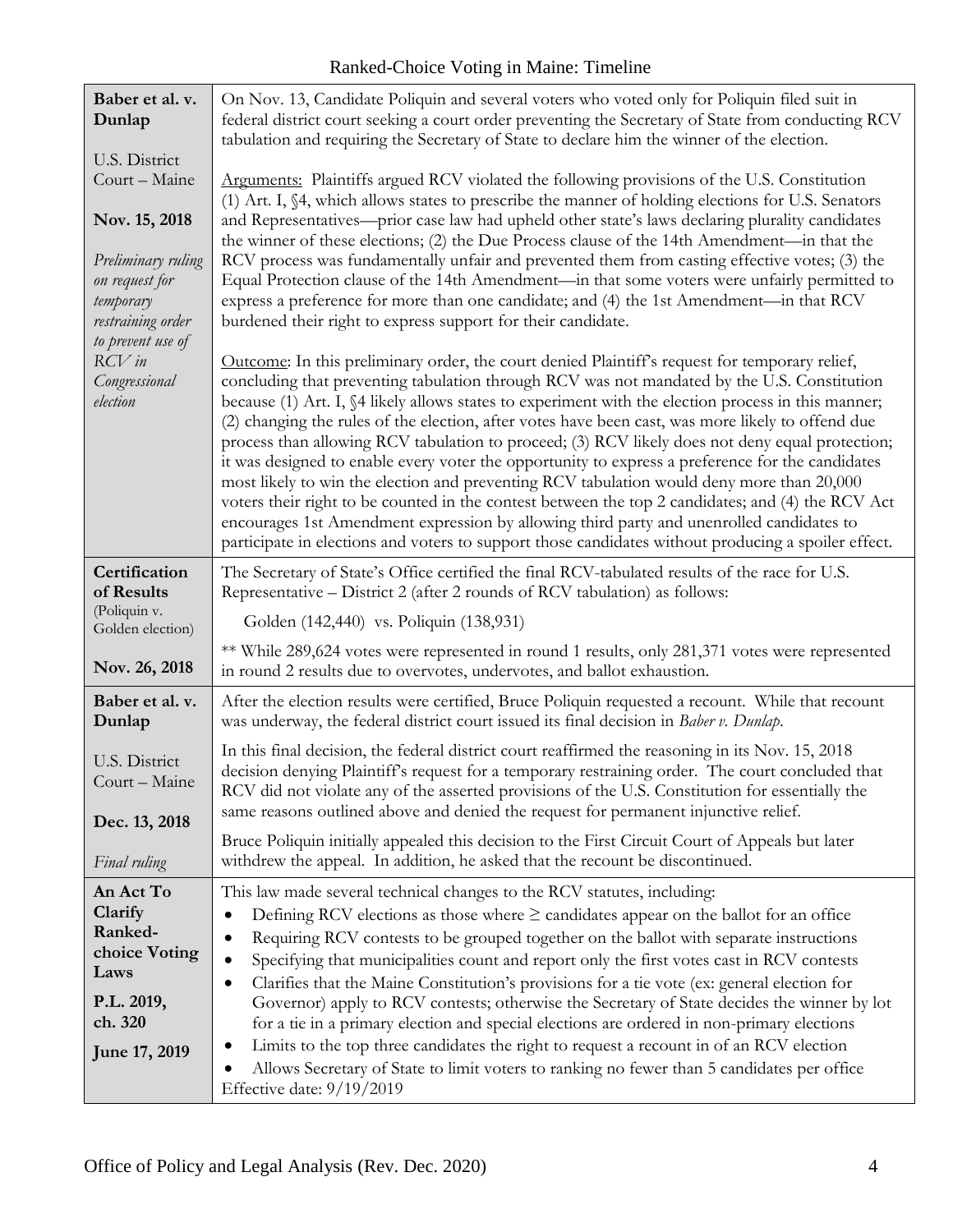| An Act To<br>Implement<br>Ranked-choice<br>Voting for<br>Presidential<br>Primary and                                                                                                                                                   | This law was passed to be enacted in the House during the First Regular Session of the 129th<br>Legislature and then tabled in the Senate. It was carried over and enacted by the Senate on Aug.<br>26, 2019, during the First Special Session. The Governor left the law unsigned, and it therefore<br>became law without her signature on Jan. 12, 2020, after the Second Regular Session commenced.<br>In the meantime, on Sept. 10, 2019, a People's Veto petition was filed.                                                                                                                                                                                                                                                                                                                                                                                                                                                                                                                                                                                                                                                                                                                                                                                                                                                                                                                                                                                                                                                                                                                                                                                                                                                                                                                                                                                                                                                                                                                                                                                                                                                                                                                                                                                                                                                                                                                                                                                                                  |                                                                                                                                                                                                                                                                                                                                                                                                      |
|----------------------------------------------------------------------------------------------------------------------------------------------------------------------------------------------------------------------------------------|----------------------------------------------------------------------------------------------------------------------------------------------------------------------------------------------------------------------------------------------------------------------------------------------------------------------------------------------------------------------------------------------------------------------------------------------------------------------------------------------------------------------------------------------------------------------------------------------------------------------------------------------------------------------------------------------------------------------------------------------------------------------------------------------------------------------------------------------------------------------------------------------------------------------------------------------------------------------------------------------------------------------------------------------------------------------------------------------------------------------------------------------------------------------------------------------------------------------------------------------------------------------------------------------------------------------------------------------------------------------------------------------------------------------------------------------------------------------------------------------------------------------------------------------------------------------------------------------------------------------------------------------------------------------------------------------------------------------------------------------------------------------------------------------------------------------------------------------------------------------------------------------------------------------------------------------------------------------------------------------------------------------------------------------------------------------------------------------------------------------------------------------------------------------------------------------------------------------------------------------------------------------------------------------------------------------------------------------------------------------------------------------------------------------------------------------------------------------------------------------------|------------------------------------------------------------------------------------------------------------------------------------------------------------------------------------------------------------------------------------------------------------------------------------------------------------------------------------------------------------------------------------------------------|
| General<br>Elections in<br>Maine<br>P.L. 2019,<br>ch. 539<br>Jan. 12, 2020                                                                                                                                                             | <b>Offices / Elections:</b><br>U.S. President - primary elections<br>$\bullet$<br>(but selection of delegates to national<br>conventions decided by party rules)<br>U.S. President - general election for<br>$\bullet$<br>presidential electors<br>Effective date: 6/16/20 (see Payne v. Dunlap,<br>2020 ME 110, discussed below).                                                                                                                                                                                                                                                                                                                                                                                                                                                                                                                                                                                                                                                                                                                                                                                                                                                                                                                                                                                                                                                                                                                                                                                                                                                                                                                                                                                                                                                                                                                                                                                                                                                                                                                                                                                                                                                                                                                                                                                                                                                                                                                                                                 | <b>Contingent Effective Date:</b> The law's<br>provisions implementing RCV for presidential<br>primary elections was contingent on adoption<br>of a law adopting a presidential primary election<br>in the State. This contingency was met earlier,<br>during the First Regular Session, when the<br>Legislature enacted P.L. 2019, ch. 445, to hold<br>presidential primaries beginning March 2020. |
| Presidential<br>Primary<br>Election<br>March 3, 202                                                                                                                                                                                    | The Secretary of State took the position that P.L. 2019, ch. 539 (above), although having been<br>finally passed for enactment by the Legislature on Aug. 26, 2019, would not be effective until 90                                                                                                                                                                                                                                                                                                                                                                                                                                                                                                                                                                                                                                                                                                                                                                                                                                                                                                                                                                                                                                                                                                                                                                                                                                                                                                                                                                                                                                                                                                                                                                                                                                                                                                                                                                                                                                                                                                                                                                                                                                                                                                                                                                                                                                                                                                |                                                                                                                                                                                                                                                                                                                                                                                                      |
| Payne v.<br>Dunlap<br>Law Court<br>2020 ME 110<br>Aug. 13, 2020<br>Concluding that<br>the application<br>and petition for a<br>people's of $P.L.$<br>2019, ch. 539<br>$RCV$ in<br>presidential<br>elections) had been<br>timely filed. | days after adjournment of the Second Regular Session, which adjournment had not yet occurred.<br>Thus, the presidential primary was conducted using plurality voting, not RCV.<br>Background:<br>LD 1083, which had passed the House in the First Regular Session, was enacted by the Senate<br>on Aug. 26, 2019 during the one-day First Special Session. The law was presented to the<br>Governor that day; she announced she would not sign it.<br>10 days later, Kouzounas and others (the applicants) filed an application for a people's veto of<br>$\bullet$<br>the legislation. The Secretary of State accepted but did not process the application.<br>On Jan. 12, four days after the Legislature convened the Second Regular Session without<br>$\bullet$<br>receiving a veto from the Governor, the Revisor's Office chaptered the law as P.L. 2019, ch.<br>539 and the applicants filed a second application for a people's veto on Jan. 16, 2020.<br>The Second Regular Session of the Legislature adjourned on March 17 (due to pandemic).<br>Ninety (90) days later, on June 15, 2020, the applicants filed a people's veto petition containing<br>what appeared to be more than the number of required signatures.<br>Issues: what was the effective date of the law— <i>i.e.</i> , the deadlines for the people's veto application<br>and petition-and was the people's veto application was filed in a timely manner.<br><b>Key:</b> If the petition was validly and timely filed, it would suspend the effect of law pending a<br>vote on the people's veto referendum on the November election day; thus, preventing use of<br>RCV in the November 2020 presidential general election in Maine.<br>Outcome: The Law Court concluded that the 90-day time period in which a people's veto petition<br>could be filed under Me. Const. art. IV, pt. 3, §17 was triggered by the adjournment of the Second<br>Regular Session, i.e., the session in which all of the steps necessary to enactment of the law were<br>completed. In addition, 21-A M.R.S. §901's requirement that the application be filed "within 10<br>business days after adjournment of" the relevant legislative session did not prevent the filing of an<br>application before adjournment of that legislative session.<br>P.L. 2019, ch. 539 was thus suspended by the filing of the people's veto petition.<br>Further proceedings regarding the people's veto appear below (Jones v. Secretary of State) |                                                                                                                                                                                                                                                                                                                                                                                                      |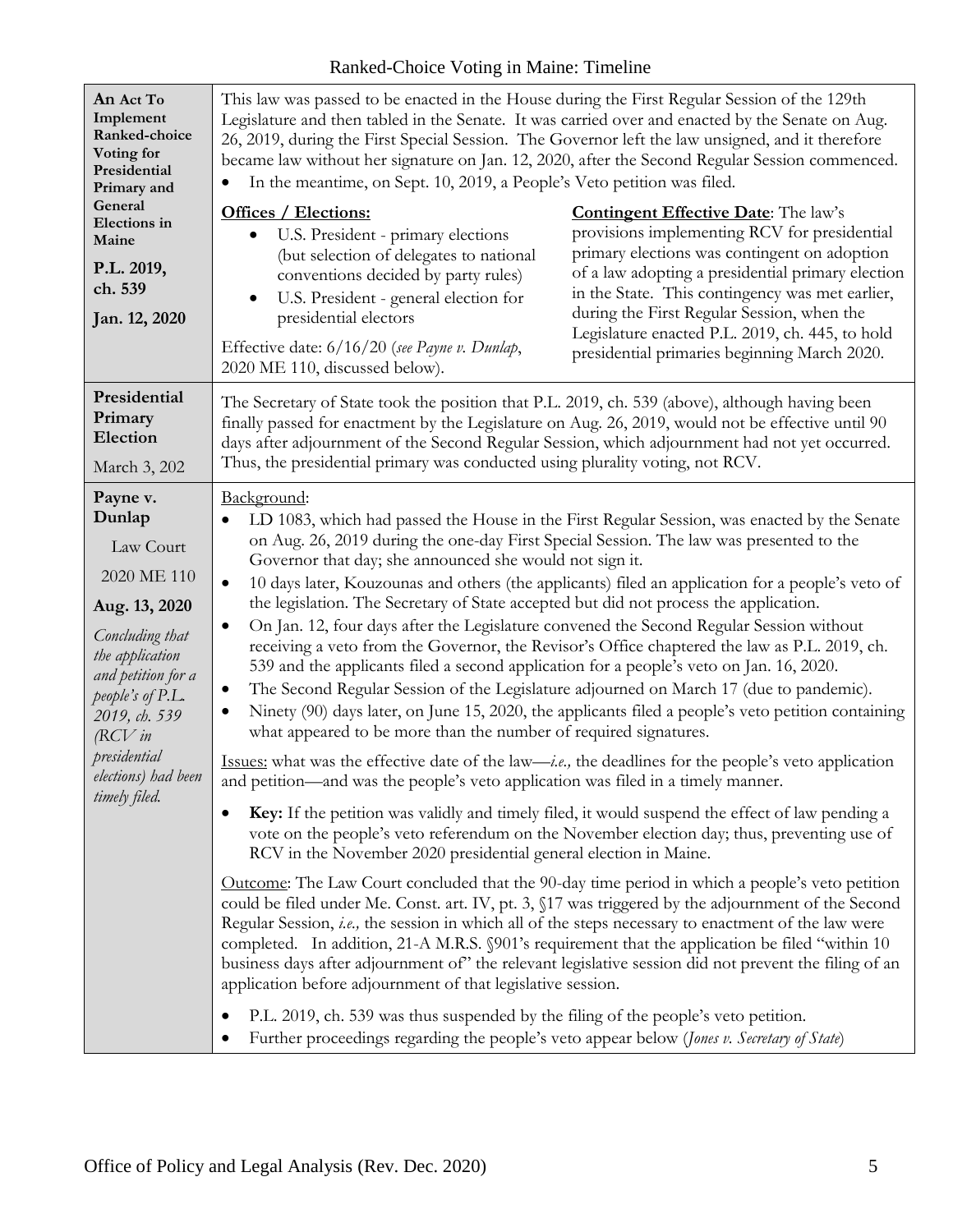| Hagopian et<br>al. v. Dunlap<br>U.S. District<br>Court - Maine<br>Aug. 14, 2020<br>Denying request<br>for preliminary<br>injunction to<br>prevent RCV in<br>U.S. Senate race                                                                                                      | Arguments: 4 voters who supported Susan Collins for Senate requested a preliminary injunction<br>invalidating RCV on constitutional grounds, asserting that data from the 2018 RCV races show:<br>Violation of U.S. Const. 1st and 14th Am. rights (1) to vote effectively and (2) not to be<br>compelled to vote for someone they don't support (i.e., by ranking all candidates)<br>Violation of U.S. Const. 14th Am. procedural due process (not elucidated in opinion)<br>$\bullet$<br>Violation of U.S. Const. 14th Am. equal protection<br>Violation of U.S. Const. 26th Am. right to vote based on age<br>Outcome: Court rejects expert's interpretation of data from 2018 RCV contests and finds lack of<br>proof that RCV: prevents voters from voting effectively (instead court concludes voters choose<br>how many candidates to rank); forces voters to vote for anyone; results in disparate treatment of<br>anyone; or denies or abridges older voters the right to vote (as compared to younger voters).                                                                                                                                                                                                                                                                                                                                                                                                                                                                                                                                                                                                                                                                                                                                                                                                                                                                                                                                                                                                                                                                                                                                                                                                                                                                                                                                                                                                                                                                                                                                                                                                                                                                                                                                                                                                                                                                                                                                                                                                                     |
|-----------------------------------------------------------------------------------------------------------------------------------------------------------------------------------------------------------------------------------------------------------------------------------|----------------------------------------------------------------------------------------------------------------------------------------------------------------------------------------------------------------------------------------------------------------------------------------------------------------------------------------------------------------------------------------------------------------------------------------------------------------------------------------------------------------------------------------------------------------------------------------------------------------------------------------------------------------------------------------------------------------------------------------------------------------------------------------------------------------------------------------------------------------------------------------------------------------------------------------------------------------------------------------------------------------------------------------------------------------------------------------------------------------------------------------------------------------------------------------------------------------------------------------------------------------------------------------------------------------------------------------------------------------------------------------------------------------------------------------------------------------------------------------------------------------------------------------------------------------------------------------------------------------------------------------------------------------------------------------------------------------------------------------------------------------------------------------------------------------------------------------------------------------------------------------------------------------------------------------------------------------------------------------------------------------------------------------------------------------------------------------------------------------------------------------------------------------------------------------------------------------------------------------------------------------------------------------------------------------------------------------------------------------------------------------------------------------------------------------------------------------------------------------------------------------------------------------------------------------------------------------------------------------------------------------------------------------------------------------------------------------------------------------------------------------------------------------------------------------------------------------------------------------------------------------------------------------------------------------------------------------------------------------------------------------------------------------------|
| Jones v.<br>Secretary of<br><b>State</b><br>Law Court<br>2020 ME 113<br>Sept. 22, 2020<br>Concluding that<br>insufficient<br>signatures had<br>been submitted<br>with the people's<br>veto petition<br>regarding P.L.<br>2019, ch. 539<br>$RCV$ in<br>presidential<br>elections). | Background:<br>June 15: Petition filed for people's veto of P.L. 2019, ch. 539, An Act To Implement Ranked-<br>choice Voting for Presidential Primary and General Elections in Maine<br>July 15: Secretary of State concludes insufficient signatures were submitted<br>$\bullet$<br>Aug. 24: After an appeal to the Superior Court and several remands to the Secretary of State,<br>Secretary of State determines only 62,101 signatures were valid-966 fewer than the necessary<br>63, 067 signatures. The Superior Court vacated, concluding that 988 of the signatures were<br>improperly invalidated by the Secretary of State because collected by circulators who were not<br>registered voters in their municipalities of residence at the time they collected signatures.<br>Sept. 8: Law Court dismissed Secretary of State and RCV proponents' motion to stay the<br>Superior Court's judgment, concluding it was automatically stayed under the Maine Rules of<br>Civil Procedure, Rule 62(g). (2020 ME 111)<br>Issue: Does the requirement in Me. Const. art. IV, p. 3, §20 that each "circulator" of a citizen's<br>initiative or people's veto petition be registered to vote in his or her Maine municipality of<br>residence while circulating the petition violate the First Amendment?<br>Outcome: Although the U.S. Supreme Court had invalidated a Colorado residency requirement in<br>Buckley v. American Constitutional Law Foundation, Inc., 525 U.S. 182 (1999)—based on voter-<br>registration statistical evidence that the Colorado requirement limited the pool of potential<br>circulators and testimony of individuals who did not register to vote as a form of protest and who<br>would then be prevented from circulating petitions-the Law Court concluded that there was<br>insufficient proof that the Maine requirement imposed a similar burden. There was no evidence<br>reflecting statewide registration statistics in this case; instead, the record showed that less than 2%<br>of this petition's circulators were unregistered when they collected signatures. Those individuals<br>were not opposed to registering; indeed, they registered in their place of residence after collecting<br>signatures. This minimal burden was justified by the Secretary of State's interest in using the voter<br>registration process as a simple, quick way to verify the circulator's Maine residency (a requirement<br>earlier held valid by the Law Court in Hart v. Secretary of State, 1998 ME 189).<br>Thus, the people's veto petition had insufficient signatures to place the question whether RCV<br>should be used in presidential elections on the November 2020 ballot.<br>$\Delta$ Notes (1) A petition by the proponents of the people's veto petition to stay the mandate pending<br>an appeal to the U.S. Supreme Court was denied by the Law Court on Oct. 1, 2020 (2020 ME 117)<br>and (2) their subsequent request for an injunction was denied by Justice Breyer on Oct. 6, 2020. |